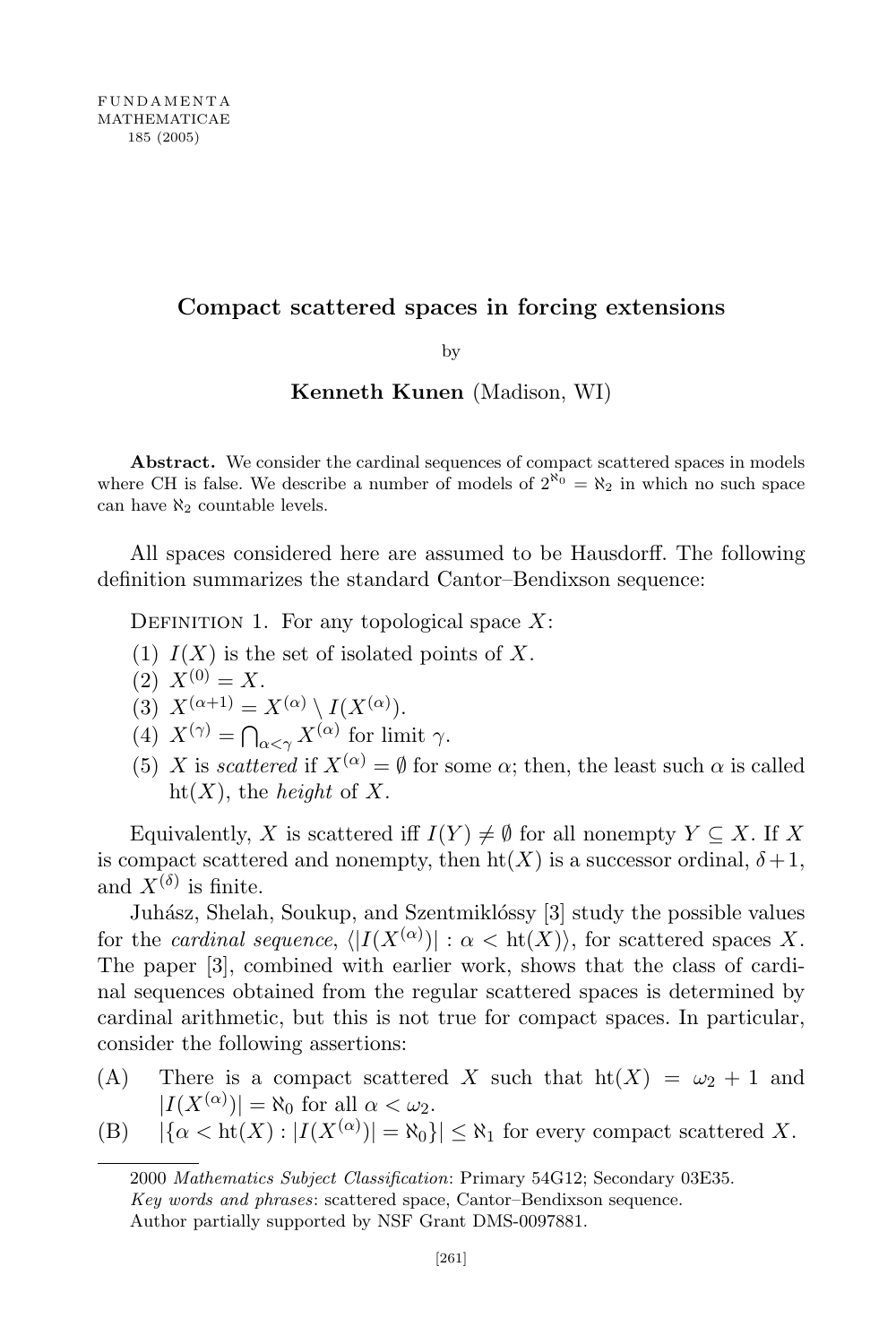Clearly (B) implies  $\neg(A)$ . Baumgartner and Shelah [1] showed that (A) is consistent with  $2^{\aleph_0} = \aleph_2$ , whereas Just [5] showed that  $\neg(A)$  is consistent with  $2^{\aleph_0} = \aleph_2$ . Just's model was the standard Cohen real extension over a model of CH. This result was improved by [3], which showed that (B) holds in the Cohen extension.

The argument in [3] is very specific to Cohen forcing, and they ask whether (B) holds in similar extensions, such as the one obtained by adding  $\aleph_2$  random reals side-by-side. We show here (see Theorem 8) that in fact (B) does hold in this model, and also in the model obtained by adding  $\aleph_2$  random reals in the standard way (by one measure algebra). We do not know whether (B) follows from some abstract principle, such as  $C<sup>s</sup>(\omega_2)$  described by Juhász, Soukup, and Szentmiklóssy  $[4]$ ; this is also asked in [3]. However, since (B) is true in the random real model, where  $C<sup>s</sup>(\omega_2)$  is false (because there is an  $\omega_2$ -Luzin gap), it would be more interesting if one could derive (B) from some abstract principle true in both the Cohen and random extensions.

Some remarks: [3] states (B) for locally compact spaces, but that is equivalent (by taking the one-point compactification). Likewise, if (A) holds, one can remove the top level and get a locally compact X of height  $\omega_2$  such that all  $I(X^{(\alpha)})$  are countable. Under CH, (B) is true, since if  $\alpha$  is least with  $I(X^{(\alpha)})$  countable, then the weight of  $X^{(\alpha)}$  is no more than  $2^{\aleph_0} = \aleph_1$ , so that  $\text{ht}(X) < \alpha + \omega_2$ .

Similarly to [3], our argument assumes that (B) is false, and produces an infinite independent sequence of clopen sets, contradicting the assumption that  $X$  is scattered. Our plan is to associate trees with scattered spaces, and prove (Lemma 6) that  $\neg(B)$  will yield a tree of large rank, whereas (Lemma 9) in certain forcing extensions, all such trees must have small rank.

We begin with some elementary remarks on independent sequences:

DEFINITION 2. Assume that  $\nu \leq \omega$  and  $K_i \subseteq X$  for  $i < \nu$ . Let  $K_i^0 = K_i$ and  $K_i^1 = X \backslash K_i$ . Then  $\langle K_i : i < \nu \rangle$  is an *independent v-sequence* of subsets of X if  $\bigcap_{i\leq n} K_i^{s(i)}$  $e_i^{s(i)} \neq \emptyset$  for each *finite*  $n \leq \nu$  and each  $s \in \{0,1\}^n$ .

LEMMA 3. If X is compact scattered, then there is no independent  $\omega$ sequence of clopen subsets of X.

If  $X$  is also infinite, there will be independent *n*-sequences of clopen subsets for each finite  $n$ . These finite sequences form a tree in the natural way, ordered by extension; the root of the tree is the empty sequence, ∅. Then by Lemma 3, this tree is well-founded—that is, it can have no infinite paths. Our proof of Theorem 8 will require a somewhat more complicated tree; we plan to use the following definition with  $\gamma \leq ht(X)$  and  $D \subseteq X$ :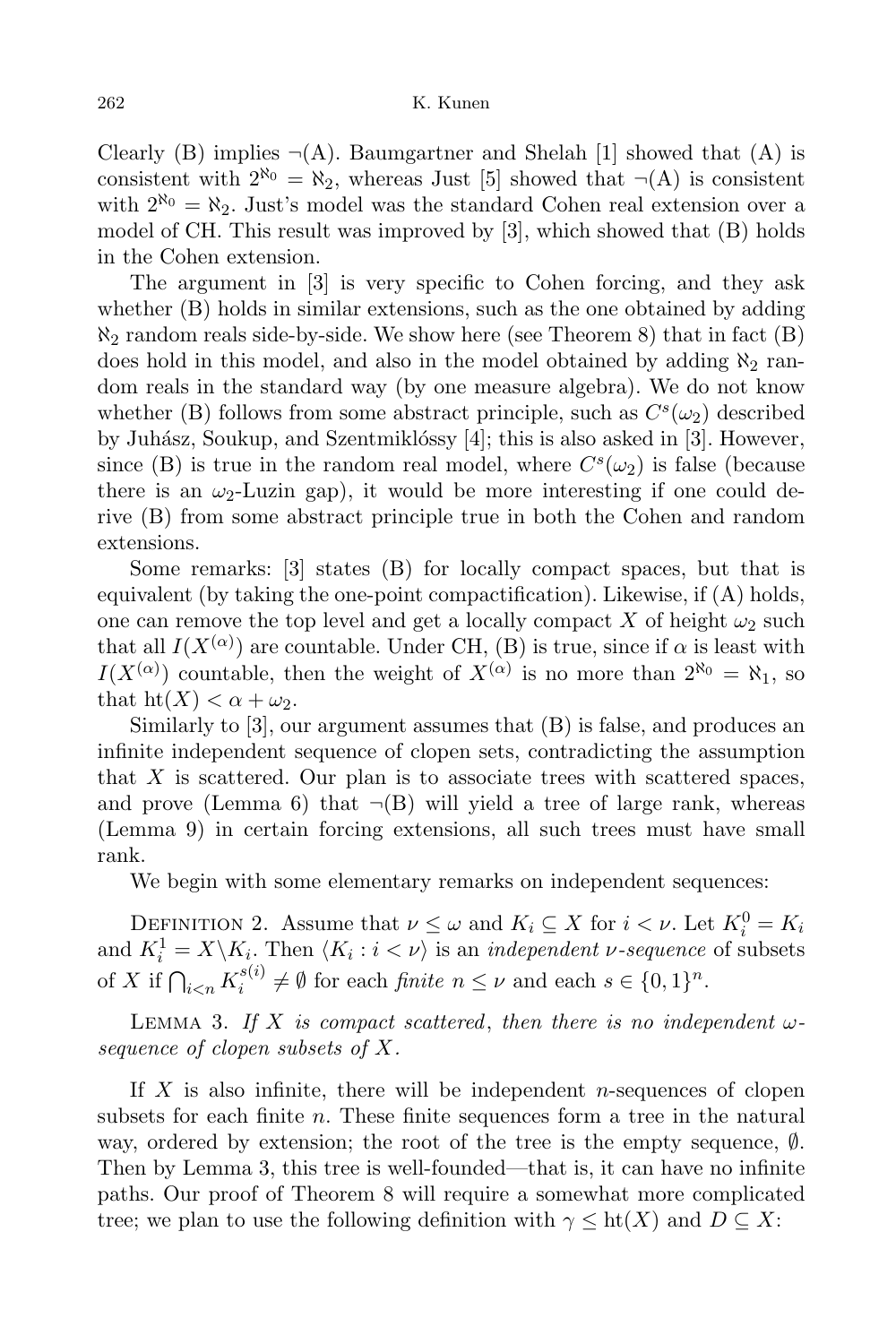DEFINITION 4. Suppose that  $\mathcal{C}_{\xi} \subseteq \mathcal{P}(D)$  for each  $\xi < \gamma$ . Define the tree  $T = T_D(\langle \mathcal{C}_{\xi} : \xi < \gamma \rangle)$  as follows:

- (1) The nodes of T at level n are pairs  $(\vec{\xi}, \vec{H})$ , where  $\vec{\xi} = \langle \xi_i : i \langle n \rangle \in \gamma^n$ is a sequence of distinct ordinals and  $\vec{H} = \langle H_i : i \langle n \rangle \in (\mathcal{P}(D))^n$  is an independent sequence of subsets of D, with each  $H_i \in \mathcal{C}_{\xi_i}$ .
- $(2)$  < denotes the usual tree order (i.e., coordinatewise extension), with the root  $(\emptyset, \emptyset)$  at the top.

If T is well-founded, let  $\rho = \rho_T$  be its rank function, defined by  $\rho(x) =$  $\sup\{\varrho(y) + 1 : y \in T \& y < x\};\$ also, define  $\text{rank}(T) = \varrho_T(\emptyset, \emptyset),\$ and define  $\text{Mrank}_{D}(\langle \mathcal{C}_{\xi} : \xi < \gamma \rangle)$  to be the minimum possible value among all ordinals  $\text{rank}(T_D(\langle \mathcal{C}_{\xi_\mu} : \mu < \gamma \rangle)),$  where  $\langle \xi_\mu : \mu < \gamma \rangle$  is a strictly increasing  $\gamma$ -sequence of ordinals less than  $\gamma$ .

Thus, leaf nodes (ones with no proper extension in  $T$ ) will have rank 0, and the root  $(\emptyset, \emptyset)$  will have the largest rank, which we are calling rank(T). Then  $T_D(\langle \mathcal{C}_{\xi_\mu} : \mu \langle \gamma \rangle)$  will always be a subtree of T, so its rank is  $\leq$ rank(T); and  $\text{Mrank}_{D}(\langle \mathcal{C}_{\xi} : \xi \langle \gamma \rangle)$  is the least among the ranks of these subtrees. Note that Definition 4 does not refer to any topology on D. The topology arises in the following lemma:

LEMMA 5. Let  $\gamma$  be any limit ordinal. Assume that:

- (1) X is compact scattered.
- (2)  $E_{\xi}$ , for  $\xi < \gamma$ , are disjoint nonempty subsets of X, and  $\overline{E}_\eta \supseteq E_{\xi}$ whenever  $\eta < \xi < \gamma$ .
- (3) Each  $\mathcal{B}_{\xi}$  is a subalgebra of the clopen subsets of X which separates the points of  $E_{\xi}$ .

Then Mrank<sub>X</sub> $(\langle \mathcal{B}_{\xi} : \xi < \gamma \rangle) \geq \gamma$ .

*Proof.* Let  $T = T_X(\langle \mathcal{B}_{\xi} : \xi < \gamma \rangle)$ . It is sufficient to prove that rank(T)  $\geq \gamma$  because every subsequence of  $\langle E_{\xi} : \xi < \gamma \rangle$  has the same properties.

Call  $x = (\vec{\xi}, \vec{H})$  at level  $n > 0$  of T special if  $\xi_0 > \xi_1 > \cdots > \xi_{n-1}$  and  $E_{\xi_{n-1}} \cap \bigcap_{i$  $s_i^{(s)}$  ≠  $\emptyset$  for each  $s \in 2^n$ . We prove that  $\varrho(x) \geq \xi_{n-1}$  for such special nodes  $x$ . That will imply the desired lemma, since such special nodes clearly exist (even with  $n = 1$ ) for each possible value of  $\xi_{n-1} < \gamma$ .

The proof proceeds by induction on  $\xi_{n-1}$ . Thus, fix  $x = (\vec{\xi}, \vec{H})$ . It is sufficient to prove that for each  $\eta < \xi_{n-1}$ , x has an extension of the form  $y = (\vec{\xi}', \vec{H}')$ , where y is special,  $\vec{\xi}' = \langle \xi_0, \ldots, \xi_{n-1}, \xi_n \rangle$ ,  $\xi_n = \eta$ , and  $\vec{H}'$ extends  $\vec{H}$ . Then H' will be of the form  $\langle H_0, \ldots, H_{n-1}, H_n \rangle$ , and we need to define  $H_n$ . Since each clopen set  $\bigcap_{i\leq n} H_i^{s(i)}$  meets  $E_{\xi_{n-1}}$ , and  $\overline{E}_\eta \supseteq E_{\xi_{n-1}}$ , each  $\bigcap_{i\leq n} H_i^{s(i)}$  meets  $E_\eta$  in an infinite set. Since  $\mathcal{B}_\eta$  is an algebra and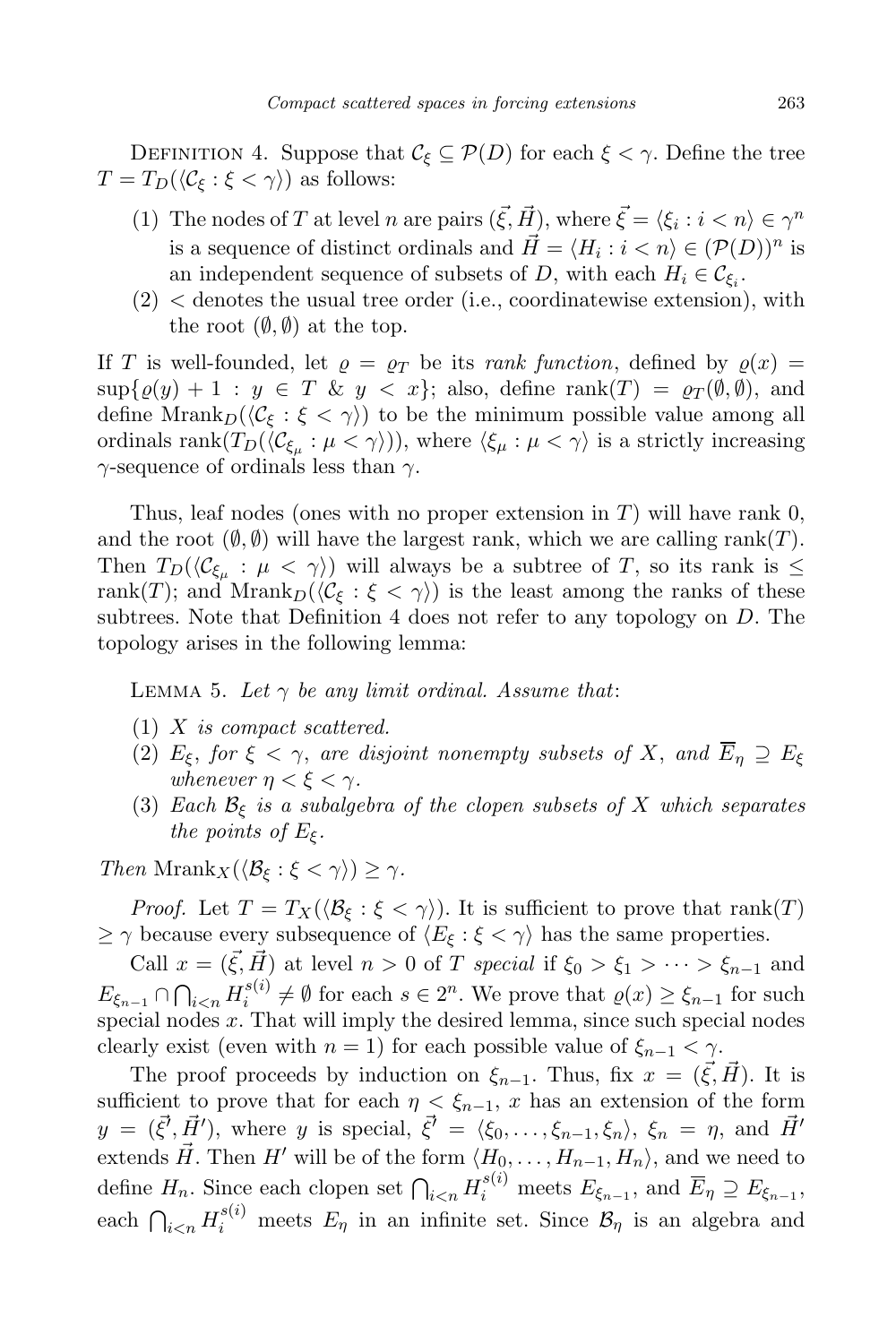separates the points of  $E_n$ , we can choose  $H_n$  so that it and its complement meet all the  $2^n$  sets  $E_\eta \cap \bigcap_{i \lt n} H_i^{s(i)}$  $\frac{1}{i}$ .

We remark that if  $\text{ht}(X) \geq \gamma$ , then (1) and (2) are satisfied by taking  $E_{\xi} = I(X^{(\xi)})$ . If all the  $E_{\xi}$  of Lemma 5 are countable, then we obtain the situation of Definition 4 with  $D = \omega$ :

LEMMA 6. Suppose that there are X,  $\gamma$ , and  $E_{\xi}$  (for  $\xi < \gamma$ ) which satisfy (1) and (2) from Lemma 5, and in addition all  $|E_{\xi}| = \aleph_0$ . Then there are countable subalgebras  $C_{\xi} \subseteq \mathcal{P}(\omega)$  for  $\xi < \gamma$  such that  $T_{\omega}(\langle C_{\xi} : \xi < \gamma \rangle)$  is well-founded and  $Mrank_{\omega}(\langle \mathcal{C}_{\xi} : \xi < \gamma \rangle) \geq \gamma$ .

*Proof.* Without loss of generality,  $X = \overline{E}_0$  (if not, replace X by  $\overline{E}_0$ ). Then we can assume that  $E_0 = \omega$ . Choose  $\mathcal{B}_{\xi}$  as in (3) of Lemma 5, with  $\mathcal{B}_{\xi}$ countable. Let  $\mathcal{C}_{\xi} = \{H \cap \omega : H \in \mathcal{B}_{\xi}\}.$  Then  $\mathcal{C}_{\xi}$  is a countable subalgebra of  $\mathcal{P}(\omega)$ . Observe that the map  $H \mapsto H \cap \omega$  is an isomorphism from the algebra of clopen subsets of X into  $\mathcal{P}(\omega)$ ; its inverse is the map  $K \mapsto \overline{K}$ . Thus, Mrank<sub>ω</sub> $(\langle \mathcal{C}_{\xi} : \xi < \gamma \rangle) \geq \gamma$  follows by Lemma 5.

We now turn to forcing extensions. As usual (see, e.g.,  $[2, 6]$ ), a *partial* order P really denotes a triple,  $(\mathbb{P}, \leq, \mathbb{1})$ , where  $\leq$  is a transitive reflexive relation on  $\mathbb P$  and 1 is a largest element of  $\mathbb P$ . Then  $\prod_{i\in\theta} \mathbb P_i$  denotes the product of the  $\mathbb{P}_i$ , with the natural product order. Elements  $\vec{p} \in \prod_{i \in \theta} \mathbb{P}_i$  are  $\theta$ -sequences, with each  $p_i \in \mathbb{P}_i$ . The *finite support product* is given by:

DEFINITION 7. If  $\vec{p} \in \prod_{i \in \theta} \mathbb{P}_i$ , then the support of  $\vec{p}$ , supt $(\vec{p})$ , is  $\{i \in \theta :$  $p_i \neq \mathbb{1}$ . Moreover,  $\prod_{i \in \theta}^{\text{fin}} \mathbb{P}_i = \{ \vec{p} \in \prod_{i \in \theta} \mathbb{P}_i : |\text{supt}(\vec{p})| < \aleph_0 \}.$ 

If all  $\mathbb{P}_i$  are countable and non-atomic, one gets the *Cohen real exten*sion, adding  $\theta$  Cohen reals (note that this is the same extension for  $1 \leq \theta$ )  $\leq \aleph_0$ ). To get the *random real extension* (see [2]),  $\mathbb P$  is a measure algebra; for example, the measure algebra of  $\{0,1\}^{\theta}$  adds  $\theta$  random reals when  $\theta$  is infinite. This is different from the side-by-side random real extension, which uses  $\prod_{i\in\theta}^{\text{fin}} \mathbb{P}_i$ , where each  $\mathbb{P}_i$  is the measure algebra of  $\{0,1\}^{\omega}$ .

The following theorem yields (B) in the extension when the ground model satisfies CH:

THEOREM 8. In the ground model V, set  $\kappa = (2^{\aleph_0})^+$ . Let  $\mathbb P$  be ccc and be either a random real extension (adding any number of random reals), or of the form  $\prod_{i\in\theta}^{\text{fin}}\mathbb{P}_i$ , where all the  $\mathbb{P}_i$  are isomorphic and  $|\mathbb{P}_i|\leq 2^{\aleph_0}$  (but  $\theta$  is arbitrary). Then in the generic extension  $V[G]$ , the following holds: Suppose X,  $\gamma$ , and  $E_{\xi}$ , for  $\xi < \gamma$ , satisfy (1) and (2) of Lemma 5, and in addition all  $|E_{\xi}| = \aleph_0$ . Then  $\gamma < \kappa$ . In particular, whenever X is compact scattered,  $|\{\alpha < \text{ht}(X) : |I(X^{(\alpha)})| = \aleph_0\}| < \kappa.$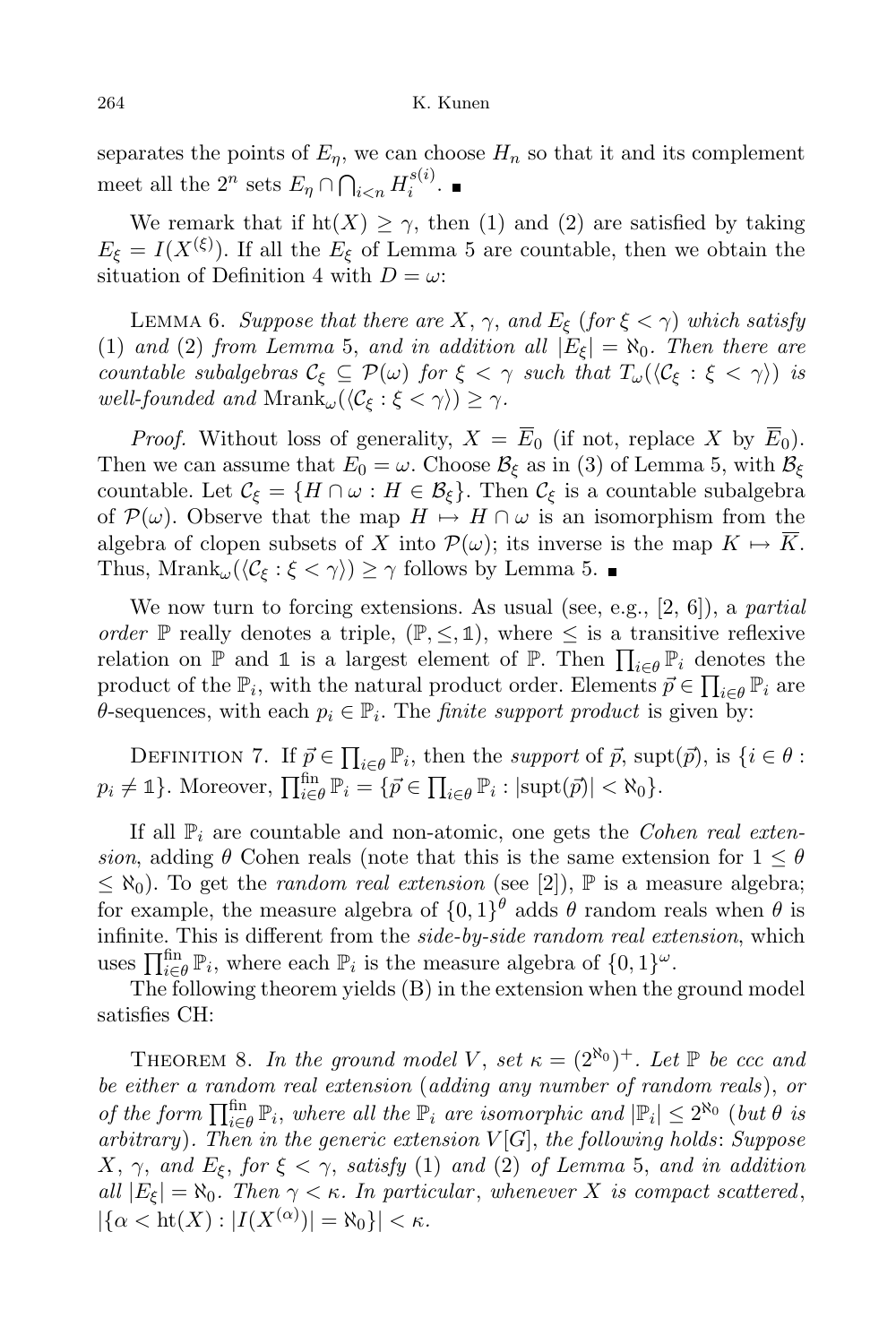To prove this, we use a lemma about ranks whose conclusion goes in the opposite direction from that of Lemma 6:

LEMMA 9. In the ground model V, set  $\kappa = (2^{\aleph_0})^+$ . Let  $\mathbb P$  be ccc and be either a random real extension, or of the form  $\prod_{i\in\theta}^{fin} \mathbb{P}_i$ , where all the  $\mathbb{P}_i$  are isomorphic and  $|\mathbb{P}_i| \leq 2^{\aleph_0}$ . Then in the generic extension  $V[G]$ , the following holds: If  $\langle C_{\xi} : \xi < \kappa \rangle$  is as in Definition 4, with  $D = \omega$ , all  $|C_{\xi}| = \aleph_0$ , and  $T_{\omega}(\langle \mathcal{C}_{\xi} : \xi < \kappa \rangle)$  well-founded, then  $\text{Mrank}_{\omega}(\langle \mathcal{C}_{\xi} : \xi < \kappa \rangle) < \omega_1$ .

*Proof.* We actually obtain the appropriate subsequence  $\langle \xi_{\mu} : \mu \langle \kappa \rangle$ in  $V$  by a standard thinning-out process. We first consider the case that  $\mathbb{P} = \prod_{i \in \theta}^{\text{fin}} \mathbb{P}_i$ , and then comment on what needs to be changed if  $\mathbb{P}$  is a random real forcing.

In V, for  $J \subseteq \theta$ , let  $\mathbb{P}_J = \prod_{j \in J}^{fin} \mathbb{P}_j$ , which we identify as a suborder of  $\mathbb{P}$ . We denote by  $\mathbb{P}_{\emptyset}$  the one-element order  $\{\mathbb{1}\}.$  We have, for each  $\xi < \kappa$ , a name  $\dot{\mathcal{C}}_{\xi}$  which is forced by 1 to denote a countable subset of  $\mathcal{P}(\omega)$ . Thus,  $\dot{\mathcal{C}}_{\xi}$  is really a  $\mathbb{P}_{J_{\xi}}$ -name, where  $J_{\xi} \subseteq \theta$  is countable. Since  $\kappa = (2^{\aleph_0})^+$ , we may assume without loss of generality that the  $J_{\xi}$  form a  $\Delta$ -system with some countable root R. The  $\mathbb{P}_R$ -extension of V still satisfies  $\kappa = (2^{\aleph_0})^+$ , so, replacing V by its  $\mathbb{P}_R$ -extension, we may assume without loss of generality that  $R = \emptyset$ , so that the  $J_{\xi}$  are disjoint. We may also assume that the  $|J_{\xi}|$ are all the same cardinal  $\lambda \leq \aleph_0$ . But now we may assume that  $J_{\xi} = {\xi}$ and  $\theta = \kappa$ , since we may replace the  $\mathbb{P}_i$  by the finite support product of  $\lambda$ of the  $\mathbb{P}_i$ , and simply discard the indices  $i \in \theta \setminus \bigcup_{\xi} J_{\xi}$ . Now, each  $\dot{\mathcal{C}}_{\xi}$  is a  $\mathbb{P}_{\xi}$ -name. Without loss of generality, all the  $\mathbb{P}_{\xi}$  are the same (since they are isomorphic), so that whenever  $\pi$  is a permutation of  $\kappa$ , it induces a natural automorphism  $\hat{\pi}$  of P. This automorphism also applies to the P-names, so that each  $\widehat{\pi}(\dot{\mathcal{C}}_{\xi})$  is a  $\mathbb{P}_{\pi(\xi)}$ -name. But  $|\mathbb{P}_{\xi}| \leq 2^{\aleph_0}$ , so there are only  $2^{\aleph_0}$   $\mathbb{P}_{\xi}$ names for countable subsets of  $\mathcal{P}(\omega)$ , so we may assume that  $\hat{\pi}(\dot{\mathcal{C}}_{\xi})$  is always the name  $\dot{\mathcal{C}}_{\pi(\xi)}$ .

Still in V, we have a name  $\dot{T}$  for the tree  $T_{\omega}(\langle \dot{\mathcal{C}}_{\xi} : \xi < \kappa \rangle)$ . We also have a name  $\dot{\varrho}$  for the rank function. Whenever  $\vec{\xi} \in \kappa^{\langle \omega \rangle}$  is a sequence of distinct ordinals, let

$$
S_{\vec{\xi}} = \{ \sigma : \exists p \in \mathbb{P} \left[ p \Vdash [\exists \vec{H} \left[ (\vec{\xi}, \vec{H}) \in \dot{T} \ \& \ \dot{\varrho}(\vec{\xi}, \vec{H}) = \sigma \right]] \right] \}.
$$

Then each  $|S_{\vec{\xi}}| \leq \aleph_0$  (since  $\dot{\mathcal{C}}_{\xi}$  is forced to be countable), and  $S_{\vec{\xi}}$  only depends on the length of  $\vec{\xi}$  (using the automorphisms; note that in Definition 4, the tree order does not depend on the ordering of the ordinal  $\gamma$ ). Thus, if we set  $S = \bigcup \{ S_{\vec{\xi}} : \vec{\xi} \in \kappa^{\leq \omega} \},\$  then  $|S| \leq \aleph_0$ . Since S must also be an initial segment of the ordinals, it is forced by 1 that rank $(\dot{T}) < \omega_1$ .